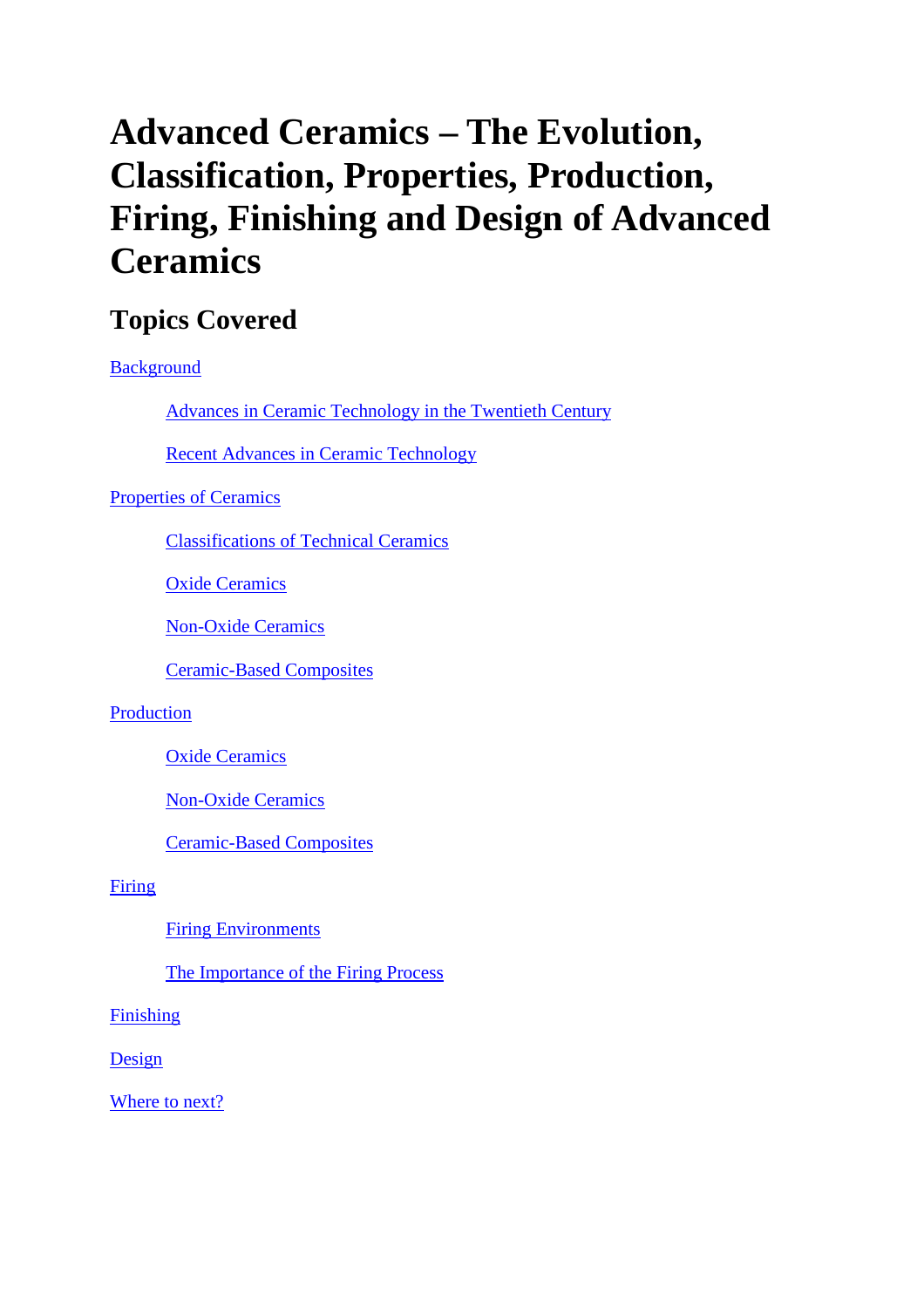#### **Background**

The continuing evolution of the ceramics and materials world and the associated materials technologies is accelerating rapidly with each new technological development supplying more data to the knowledge bank. As new materials and even newer technologies are developed; methods of handling, forming and finishing are required to be devised to maintain pace with this rapid rate of development. One of the most prominent examples of this rapid and accelerating technological development is the electronics industry, more specifically the simple transistor. The pace of this development and the development of the associated materials and processing technology has been quite astounding. The push has been along miniaturisation and packing the maximum amount of performance into the smallest space. Recently noted, an e-mail quote stated that; "If the Automotive industry had advanced at the same pace as the Computer industry, we would be driving cars, which gave a thousand kilometres to the litre and cost \$25". The concept of the simple transistor stands as one of the most significant electronic engineering achievements of the 20th century.

# **Advances in Ceramic Technology in the Twentieth Century**

The 20th century has produced the greatest advancement in ceramics and materials technology since humans have been capable of conceptive thought. The extensive metallurgical developments in this period have now produced almost every conceivable combination of metal alloys and the capabilities of those alloys are fairly well known and exploited. The push for ever faster, more efficient, less costly production techniques continues today. As the limits of metal-based systems are surpassed, new materials capable of operating under higher temperatures, higher speeds, longer life factors and lower maintenance costs are required to maintain pace with technological advancements. Metals, by virtue of their unique properties: ductility, tensile strength, abundance, simple chemistry, relatively low cost of production, case of forming, case of joining, etc. have occupied the vanguard position in regard to materials development. By contrast ceramics: brittle by nature, having a more complex chemistry and requiring advanced processing technology and equipment to produce, perform best when combined with other materials, such as metals and polymers which can be used as support structures. This combination enables large shapes to be made; the Space Shuttle is a typical example of the application of advanced materials and an excellent example of the capability of advanced materials.

#### **Recent Advances in Ceramic Technology**

It is only during the last 30 years or so, with the advances of understanding in ceramic chemistry, crystallography and the more extensive knowledge gained in regard to the production of advanced and engineered ceramics that the potential for these materials has been realised. One of the major developments this century was the work by Ron Garvie *et al* at the CSIRO, Melbourne where PSZ (partially stabilised zirconia) and phase transformation toughening of this ceramic was developed. This advancement changed the way ceramic systems were viewed. Techniques previously applied to metals were now considered applicable to ceramic systems. Phase transformations, alloying, quenching and tempering techniques were applied to a range of ceramic systems. Significant improvements to the fracture toughness, ductility and impact resistance of ceramics were realised and thus the gap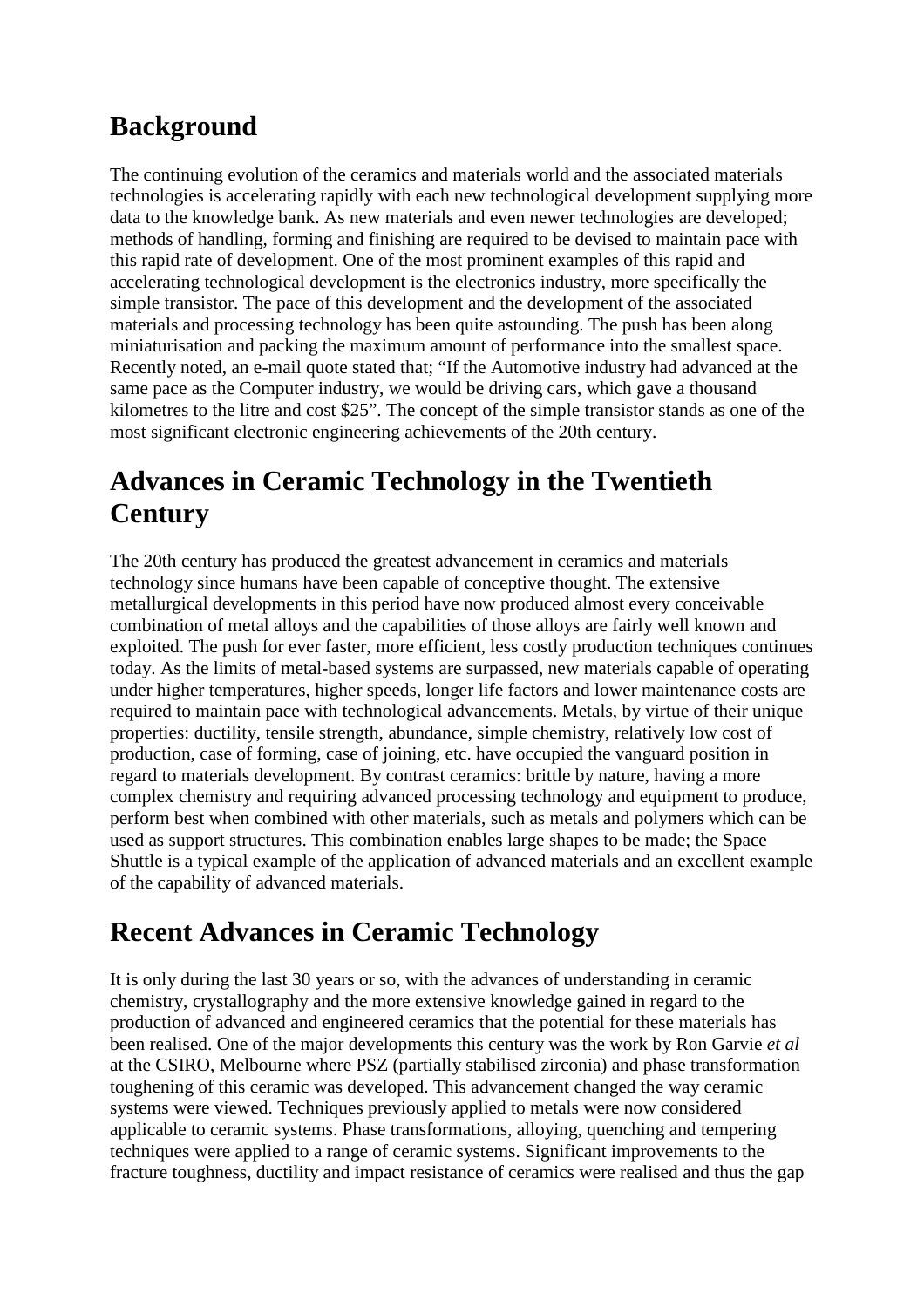in physical properties between ceramics and metals began to close. More recent developments in non-oxide and tougher ceramics (e.g. nitride ceramics) have closed the gap even further.

# **Properties of Ceramics**

Ceramics for today's engineering applications can be considered to be non-traditional. Traditional ceramics are the older and more generally known types, such as: porcelain, brick, earthenware, etc. The new and emerging family of ceramics are referred to as advanced, new or fine, and utilise highly refined materials and new forming techniques. These "new" or "advanced" ceramics, when used as an engineering material, posses several properties which can be viewed as superior to metal-based systems. These properties place this new group of ceramics in a most attractive position, not only in the area of performance but also cost effectiveness. These properties include high resistance to abrasion, excellent hot strength, chemical inertness, high machining speeds (as tools) and dimensional stability.

# **Classifications of Technical Ceramics**

Technical Ceramics can also be classified into three distinct material categories:

- Oxides: Alumina, zirconia
- Non-oxides: Carbides, borides, nitrides, silicides
- Composites: Particulate reinforced, combinations of oxides and non-oxides.

Each one of these classes can develop unique material properties.

# **Oxide Ceramics**

Oxidation resistant, chemically inert, electrically insulating, generally low thermal conductivity, slightly complex manufacturing and low cost for alumina, more complex manufacturing and higher cost for zirconia.

# **Non-Oxide Ceramics**

Low oxidation resistance, extreme hardness, chemically inert, high thermal conductivity, and electrically conducting, difficult energy dependent manufacturing and high cost.

### **Ceramic-Based Composites**

Toughness, low and high oxidation resistance (type related), variable thermal and electrical conductivity, complex manufacturing processes, high cost.

# **Production**

Technical or Engineering ceramic production, compared to yesterday's traditional ceramic production, is a much more demanding and complex procedure. High purity materials and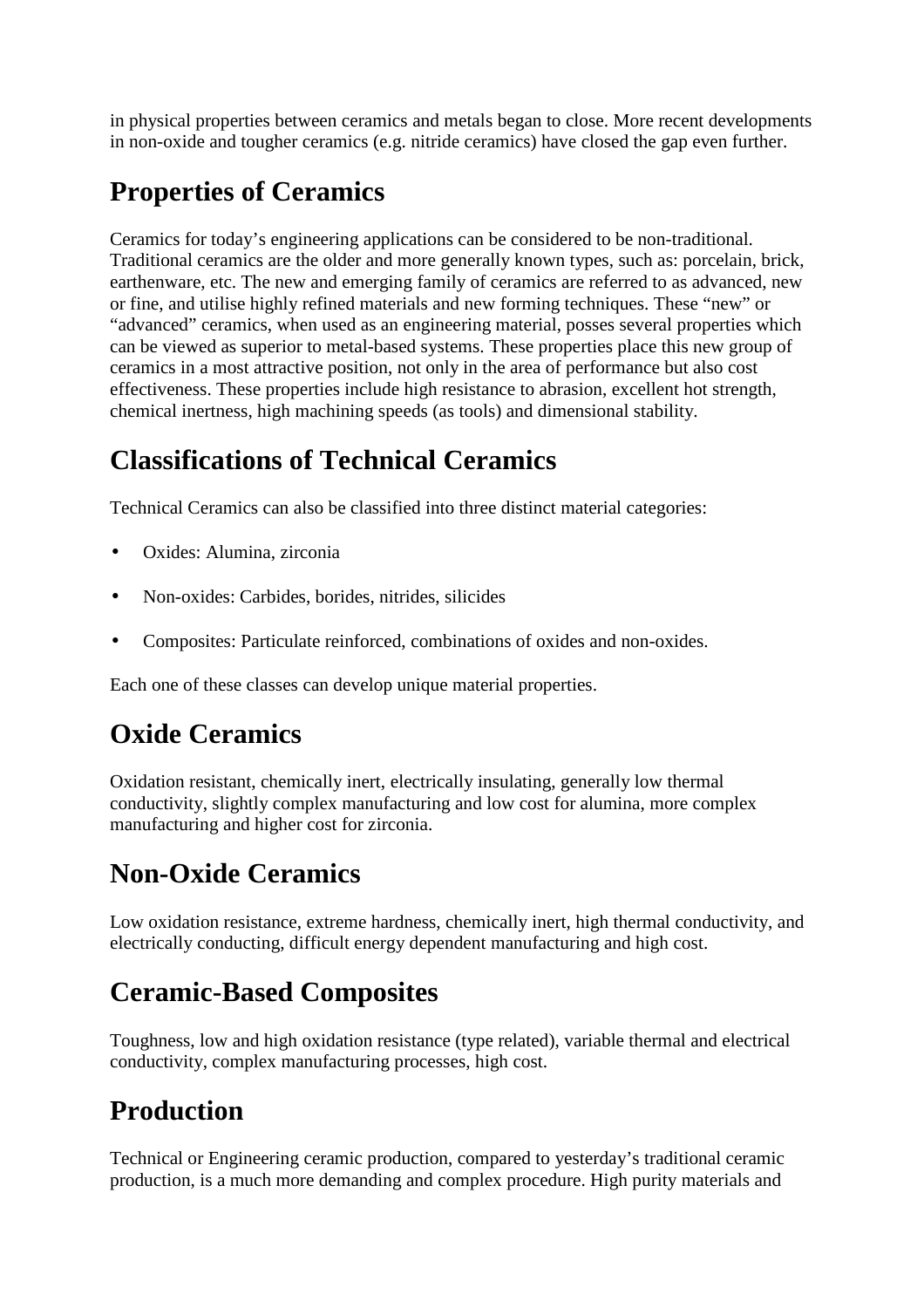precise methods of production must be employed to ensure that the desired properties of these advanced materials are achieved in the final product.

# **Oxide Ceramics**

High purity starting materials (powders) are prepared using mineral processing techniques to produce a concentrate followed by further processing (typically wet chemistry) to remove unwanted impurities and to add other compounds to create the desired starting composition. This is a most important stage in the preparation of high performance oxide ceramics. As these are generally high purity systems minor impurities can have a dynamic effect, for example small amounts of MgO can have a marked effect upon the sintering behaviour of alumina. Various heat treatment procedures are utilised to create carefully controlled crystal structures. These powders are generally ground to an extremely fine or "ultimate" crystal size to assist ceramic reactivity. Plasticisers and binders are blended with these powders to suit the preferred method of forming (pressing, extrusion, slip casting, etc.) to produce the "raw" material. Both high and low-pressure forming techniques are used. The raw material is formed into the required "green" shape or precursor (machined or turned to shape if required) and fired to high temperatures in air or a slightly reducing atmosphere to produce a dense product.

# **Non-Oxide Ceramics**

The production of non-oxide ceramics is usually a three stage process involving: first the preparation of precursors or starting powders, secondly the mixing of these precursors to create the desired compounds (Ti + 2B, Si + C, etc.) and thirdly the forming and sintering of the final component. The formation of starting materials and firing for this group, require carefully controlled furnace or kiln conditions to ensure the absence of oxygen during heating as these materials will readily oxidise during firing. This group of materials generally requires quite high temperatures to effect sintering. Similar to oxide ceramics, carefully controlled purities and crystalline characteristics are needed to achieve the desired final ceramic properties.

# **Ceramic-Based Composites**

This group can be composed of a combination of: oxide ceramics – non-oxide ceramics (granular, platy, whiskers, etc.), oxide - oxide ceramics, non-oxide – non-oxide ceramics, ceramics - polymers, etc. an almost infinite number of combinations are possible. The object is to improve either the toughness or hardness to be more suited to a particular application. This is a somewhat new area of development and compositions can also include metals in particulate or matrix form.

### **Firing**

Firing conditions for new tooling ceramics are somewhat diverse both in temperature range and equipment. This subject is too lengthy to cover here. A wide range of publications is available on this subject for those interested. However, a brief description of some techniques and conditions is appropriate to provide an understanding of the basic technology of advanced ceramics firing. In general these materials are fired to temperatures well above metals, and typically in the range of 1500°C to 2400°C and even higher. These temperatures require very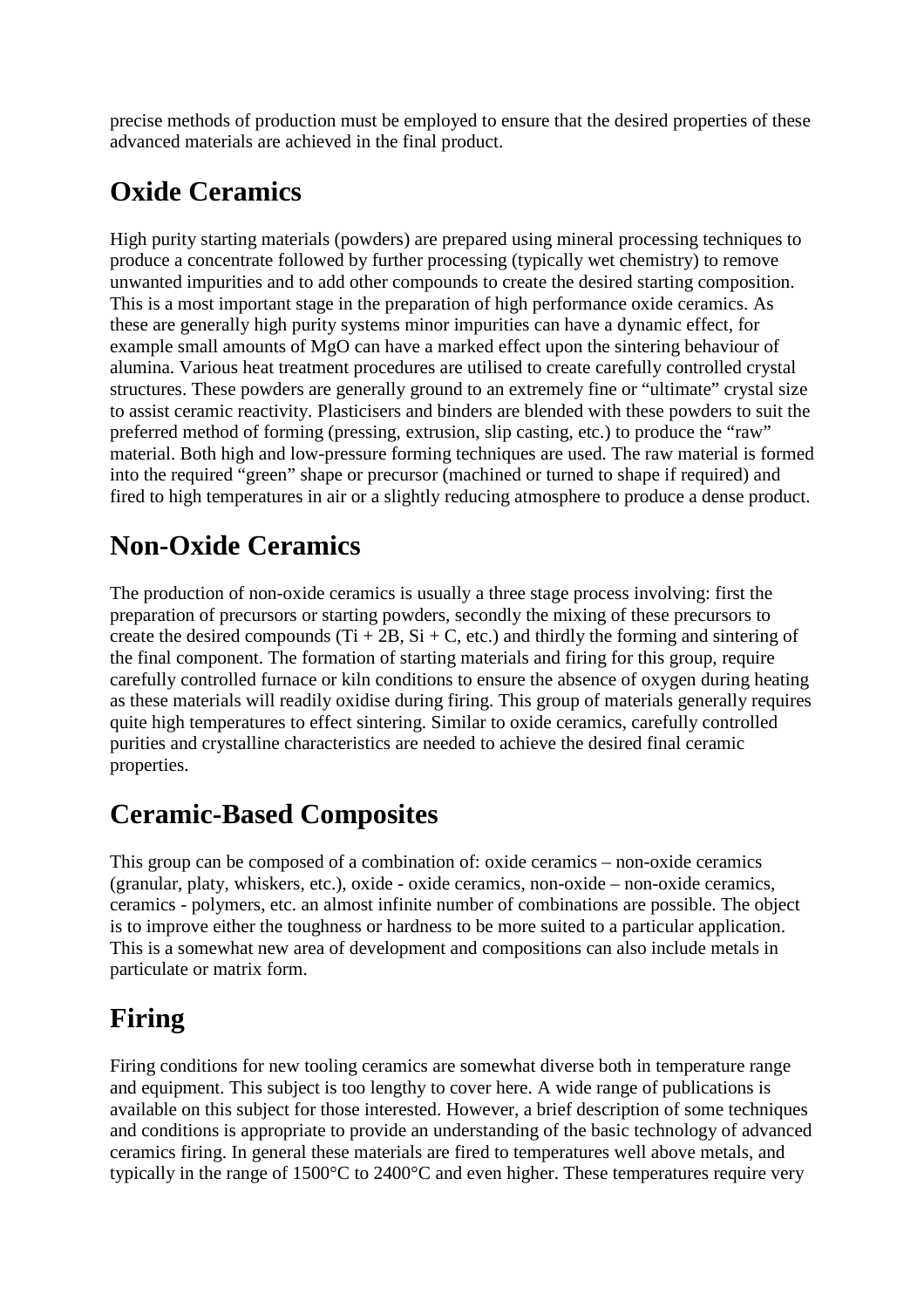specialised furnaces and furnace linings to attain these high temperatures. Some materials require special gas environments such as nitrogen or controlled furnace conditions such as vacuum. Others require extremely high pressures to achieve densification (HIPs). Thus these furnaces are quite diverse both in design and concept. The typical methods of heating in these furnaces are gases (gas plus oxygen, gas plus heated air), resistance heating (metallic, carbon and ceramic heaters) or inductance heating (R.F., microwave).

# **Firing Environments**

Gas heating is generally carried out in normal to low pressures. Resistance heating is carried out in pressures ranging from vacuum to 200 MPa. Inductance heating can also be done over the same range as resistance. In both resistance and inductance heating the systems do not have to contend with high volumes of ignition products thus can be contained. The typical furnace types used in the foregoing methods are box, tunnel, bell, HIP (gas and resistance heated), sealed ("autoclave" sealed type for carbon element heated), sealed special design (water-cooled type for R.F. heated) or open design microwave heated, (small items).

#### **The Importance of the Firing Process**

This brief listing serves to provide an indication of just how diverse the techniques employed to fire advanced ceramics are. Each ceramic type has its own special requirement in regard to firing rate, environmental condition and temperature. If these conditions are not met then the quality of the final product and even the formation of the final compounds and densities will not be achieved.

### **Finishing**

One of the final stages in the production of advanced materials is the finishing to precise tolerances. These materials can be extremely hard, with hardnesses approaching diamond, and thus finishing can be quite an expensive and slow process. Finishing techniques can include: laser, water jet and diamond cutting, diamond grinding and drilling, however if the ceramic is electrically conductive techniques such as EDM (electrical discharge machining) can be used. As the pursuit of hardness is one of the prime developmental objectives, and as each newly developed material increases in hardness, the problems associated with finishing will also increase. The development of CNC grinding equipment has lessened the cost of final grinding by minimising the labour content, however large runs are generally required to offset the set up costs of this equipment. Small runs are usually not economically viable. One alternative to this problem is to "net form" or form to predictable or acceptable tolerances to minimise machining. This has been achieved at Taylor Ceramic Engineering by the introduction of a technique called - "near to net shape forming". Complex components can be formed by this unique Australian development with deviations as low as  $\pm 0.3\%$  resulting in considerable savings in final machining costs.

In many applications today, the beneficial properties of some materials are combined to enhance and at times support other materials, thus creating a hybrid composite. In the case of hybrid composites, it is the availability and performance properties of each new material, which sets the capability of the new material. In-field evaluation testing has to be carried out in certain instances, to determine the long-term durability of the new composite before actually committing to service.